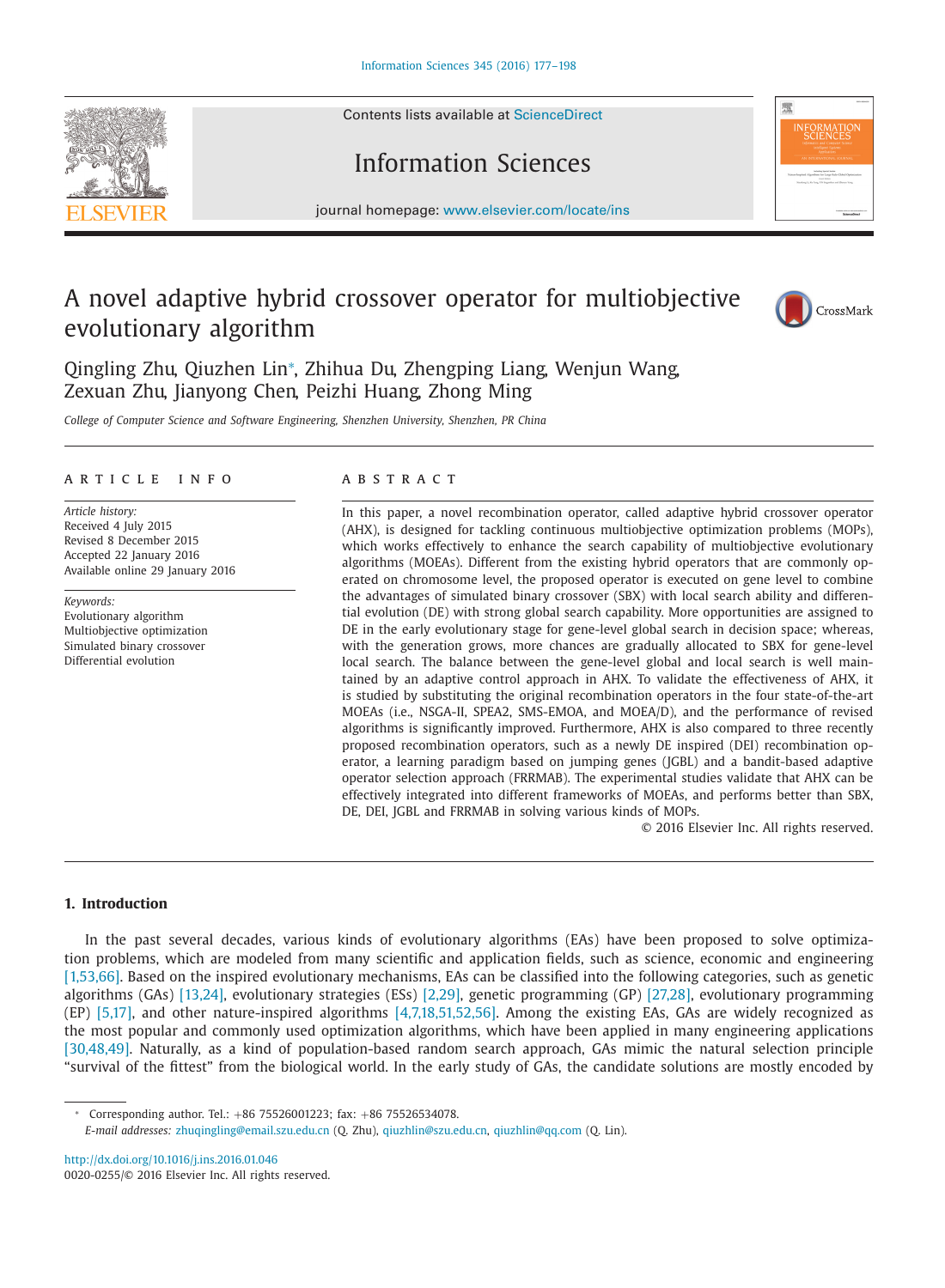

**Fig. 1.** A general framework of MOEAs.

the binary values to simulate the chromosome [\[23,50\].](#page--1-0) However, when tackling the optimization problems with continuous search space, the real-coded approach is found to be more suitable for the representation, where a chromosome in GAs is expressed by a vector of real numbers [\[13,55\].](#page--1-0)

When dealing with multiobjective optimization problems (MOPs), evolutionary algorithms have been recognized to be effective and efficient due to their population-based property to obtain an approximation of the Pareto-optimal set in a single run. Since the pioneering work of Schaffer [\[50\],](#page--1-0) numerous multiobjective evolutionary algorithms (MOEAs) have been proposed. Based on the used type of selection mechanism, most of MOEAs can be classified into the following three categories: Pareto-based approaches [\[13,69\],](#page--1-0) indicator-based approaches [\[3,35,68\],](#page--1-0) and decomposition-based approaches [\[38–40\].](#page--1-0) The Pareto-based methods incorporate the Pareto optimality into the selection process. The representative of this category includes NSGA-II [\[13\]](#page--1-0) and SPEA2 [\[69\].](#page--1-0) They are further extended to solve many-objective optimization problems (more than 3 objectives) by revising the environment selection method, named NSGA-III [\[12\]](#page--1-0) and SPEA2-SDE [\[32\].](#page--1-0) The indicator-based approaches integrate the convergence and diversity into a single indicator, such as hyper-volume [\[70\],](#page--1-0) to guide the selection process. The representative of this category includes IBEA [\[68\]](#page--1-0) and SMS-EMOA [\[3\].](#page--1-0) The decomposition-based techniques decompose a MOP into a set of sub-problems and optimize them in a collaborative manner. The representative of this category includes MOEA/D [\[40\]](#page--1-0) and MOEA/D-STM [\[39\].](#page--1-0) Recently, some interesting approaches are designed to combine the Pareto-based and decomposition-based methods, such as ND/DDP [\[36\]](#page--1-0) and NSGA-III [\[12\].](#page--1-0)

In general, there are essentially three fundamental evolutionary operators in MOEAs, i.e., selection, crossover and mutation, which are employed to gradually approach the optimal solution. The selection operator usually has two aspects, including matting selection and environment selection  $[69]$ . Matting selection is aimed at picking out the better-fit chromosomes, which are evolved by the variation operators such as crossover and mutation. Crossover operator exchanges the gene information of the parents, in order to share the better gene segment. After that, mutation operator randomly alters some genes of the chromosome to perform a local search, attempting to find better fitness landscape. At last, the environment selection operator determines the survived population for the next generation, which is usually selected from the union population of parents and their offspring. This general framework of MOEAs is illustrated in Fig. 1, where the variation operators include crossover and mutation operators.

Considering the crossover operator, many research works have been conducted on improving the performance. This is because crossover is a very important evolutionary procedure in the three fundamental operators as justified in [6,41-[45,47,54,61\]. According to the expected position of the offspring distributed in solution space, most of the existing](#page--1-0) crossover operators can be generally classified into two kinds: parent-centric crossover [\[10,11,15\]](#page--1-0) and mean-centric crossover [\[22,43,59\].](#page--1-0) However, the quality of the offspring produced by the parent-centric crossover or mean-centric crossover is highly dependent on the characteristics of target problems, which in turn means that different crossover operators may behave diversely in solving various kinds of optimization problems. Thus, multiple crossover operators are combined, which can repair the weakness of a single crossover operator and is able to deal with various types of optimization problems [\[62\].](#page--1-0)

These existing hybrid crossover approaches [\[31,44,45,47,57,63\]](#page--1-0) have been experimentally validated to perform better than the single use of one crossover operator, especially in solving some complicated optimization problems. In these schemes, a child population is built by using different crossover operators, and a child solution is derived by certain selected crossover operator. That is to say, all genes of child chromosome are inherited from the parents using the same recombination manner, which may not provide sufficient diversity in child chromosome. Therefore, in this paper, we propose a novel adaptive hybrid crossover (AHX) method, attempting to produce each gene of child chromosome using different crossover operators. By this way, AHX is essentially a gene-level hybrid crossover operator. In our scheme, a parent-centric crossover operator